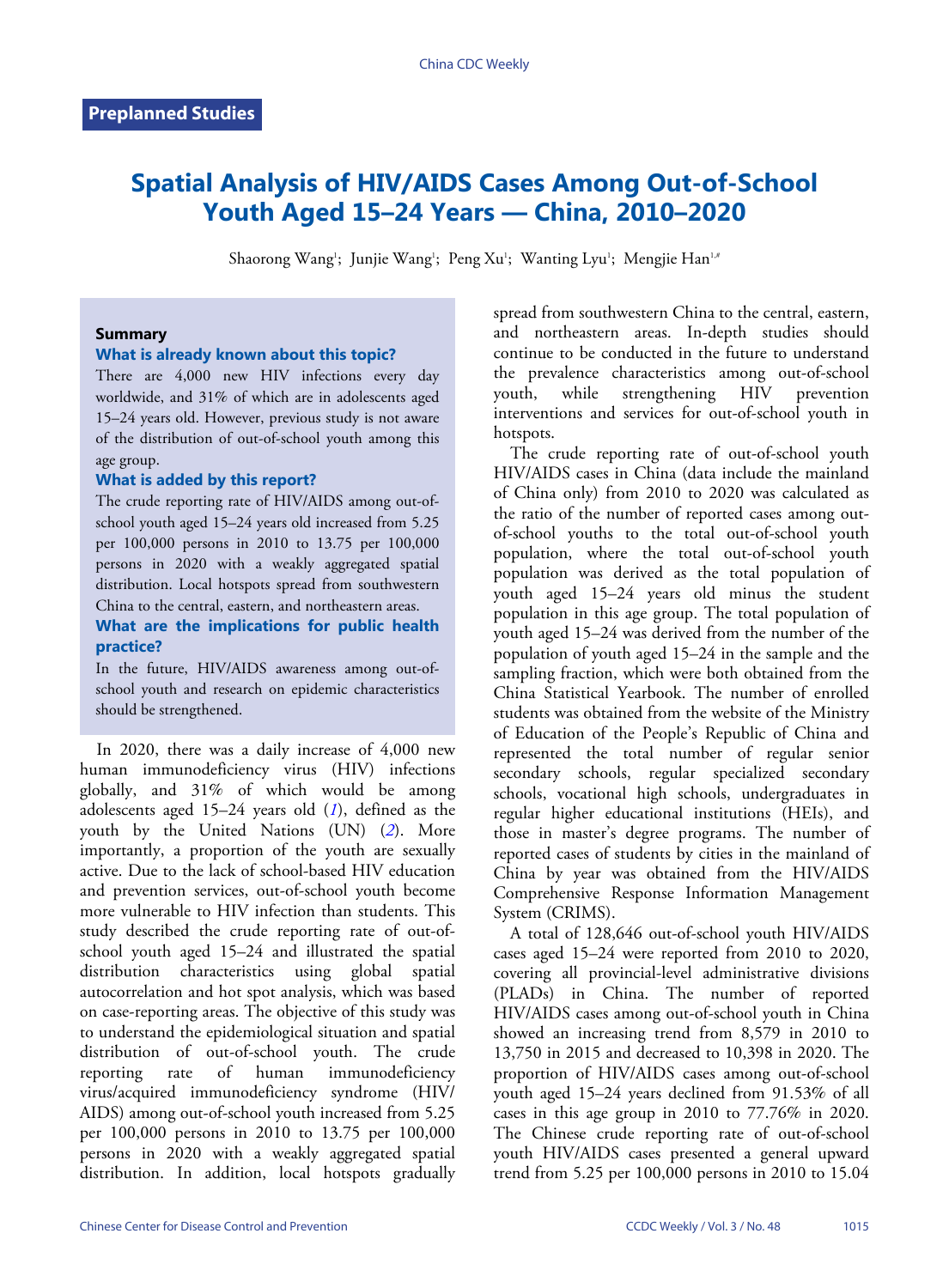| Year  | Out-of-school youth aged 15-24<br>years reported HIV/AIDS cases | Proportion of out-of-school youth<br>HIV/AIDS cases aged 15-24 years to<br>all cases among 15–24 years (%) | Total population of out-of-<br>school youth aged 15-24<br>years | Crude reporting rate<br>(per 100,000) |
|-------|-----------------------------------------------------------------|------------------------------------------------------------------------------------------------------------|-----------------------------------------------------------------|---------------------------------------|
| 2010  | 8,579                                                           | 91.53                                                                                                      | 163,390,413                                                     | 5.25                                  |
| 2011  | 9,225                                                           | 89.57                                                                                                      | 157,930,318                                                     | 5.84                                  |
| 2012  | 10,043                                                          | 87.87                                                                                                      | 147,002,113                                                     | 6.83                                  |
| 2013  | 11,222                                                          | 87.47                                                                                                      | 138,494,425                                                     | 8.10                                  |
| 2014  | 12,841                                                          | 83.43                                                                                                      | 125,941,350                                                     | 10.20                                 |
| 2015  | 13,750                                                          | 80.95                                                                                                      | 112,201,357                                                     | 12.25                                 |
| 2016  | 13,657                                                          | 81.73                                                                                                      | 104,446,501                                                     | 13.08                                 |
| 2017  | 13,230                                                          | 81.13                                                                                                      | 95,893,937                                                      | 13.80                                 |
| 2018  | 13,333                                                          | 81.11                                                                                                      | 88,623,320                                                      | 15.04                                 |
| 2019  | 12,368                                                          | 78.33                                                                                                      | 82,561,534                                                      | 14.98                                 |
| 2020  | 10,398                                                          | 77.76                                                                                                      | 75,603,657                                                      | 13.75                                 |
| Total | 128,646                                                         | 83.04                                                                                                      | 1,292,088,925                                                   | 9.96                                  |

<span id="page-1-0"></span>TABLE 1. Number of reported HIV/AIDS cases and crude reporting rate among out-of-school youth aged 15–24 years in China, 2010–2020.

per 100,000 persons in 2018, then dropped to 13.75 per 100,000 persons in 2020 [\(Table 1\)](#page-1-0).

The cumulative number of newly documented outof-school youth HIV/AIDS cases nationwide from 2010 to 2020 was analyzed by global spatial autocorrelation. The results showed global Moran's Index (Moran's *I*)=0.029, Z=5.021, *P<*0.001, indicating that there was a weakly positive spatial autocorrelation of HIV/AIDS cases among out-of-school youth in China from 2010 to 2020. The annual global autocorrelation analysis shows that Moran's *I* decreased from 0.058 in 2010 to 0.018 in 2014 and slightly increased from 0.019 in 2015 to 0.027 in 2020; the Moran's *I* in 2020 was still lower than that in 2010, indicating [an over](#page-1-1)all downward trend in spatial aggregation [\(Table 2\)](#page-1-1).

The study results of local hotspots from 2010 to 2020 using Getis-Ord Gi\* showed that the number of local hotspots for out-of-school youth HIV/AIDS cases in China, varying between 11 and 15, did not change much from 2010 to 2020. Chongqing, Chengdu, Beijing, Shanghai, Guangzhou, Kunming, and Liangshan Yi Autonomous Prefecture were stable hotspots. From 2010 to 2012, local hotspots for outof-school youth HIV/AIDS cases were mainly located in the southwest of China, including Chongqing, Chengdu, Liangshan Yi Autonomous Prefecture, Kunming, Honghe Hani Yi Autonomous Prefecture, and Dehong Dai Jingpo Autonomous Prefecture. Between 2013 and 2020, the hotspots area gradually shifted to the central, eastern, and the northeastern regions, and more new hotspot areas began to emerge, mainly in the cities of Hangzhou, Changsha, Wuhan,

<span id="page-1-1"></span>

| TABLE 2. Global autocorrelation analysis of the number of |  |  |
|-----------------------------------------------------------|--|--|
| out-of-school youth HIV/AIDS cases in China, 2010-2020.   |  |  |

| Year      | Moran's I | <b>Z</b> Score | P value |
|-----------|-----------|----------------|---------|
| 2010-2020 | 0.029     | 5.021          | < 0.001 |
| 2010      | 0.058     | 9.811          | < 0.001 |
| 2011      | 0.052     | 8.410          | < 0.001 |
| 2012      | 0.036     | 5.828          | < 0.001 |
| 2013      | 0.026     | 4.294          | < 0.001 |
| 2014      | 0.018     | 3.188          | 0.001   |
| 2015      | 0.019     | 3.273          | 0.001   |
| 2016      | 0.019     | 3.335          | < 0.001 |
| 2017      | 0.020     | 3.403          | < 0.001 |
| 2018      | 0.016     | 3.004          | 0.003   |
| 2019      | 0.021     | 3.577          | < 0.001 |
| 2020      | 0.027     | 4.503          | < 0.001 |

Note: If Moran's  $I \neq 0$  and  $Z \ge 1.96$  or  $Z \le -1.96$ , the distribution of cases is indicated as spatially correlated. If Moran's *I* was close to 0 and Z values ranged between –1.96 and 1.96, the cases were randomly distributed and there was no correlation.

Xi'an, Zhengzhou, Shenyang, and Harbin. However, there were no cold spot cities in the country from 2010 to 2020, indicating that there have been no low agglomerative areas in China in recent years.

## **DISCUSSION**

Young students aged 15–24 years old are a key group for HIV prevention in China, but the results of this study showed that out-of-school youth still accounted for more than 3/4 of young people aged 15–24 years old living with HIV/AIDS. Thus, out-of